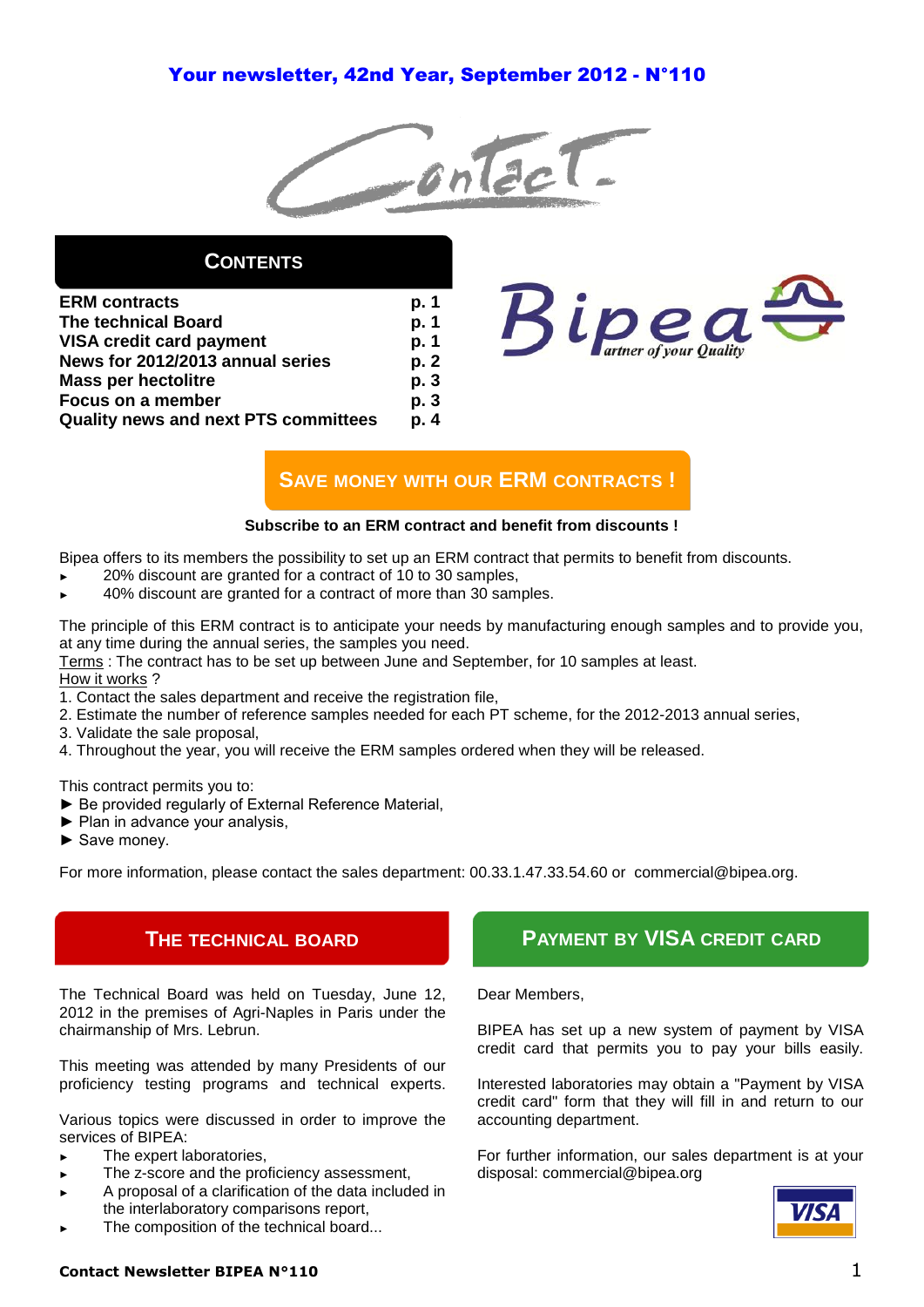# **NEWS FOR 2012-2013 ANNUAL SERIES**

## **Technical changes**

### **"17 A – Grape must "** :

A new criteria will be added to the program : Alcoholic strength in Power .

### **"19 – Pesticides" :**

Three new parameters will be added to the programs « 19a - Fruits & citrus fruits » and « 19f - Wines » with no impact on prices : Mandipropamid, Kresoximmethyl and Myclobutanil.

### **"21 – Fats and oils " :**

One round during the annual series will be spiked with 4 PAH.

**"23 – Brewing barley: specific and varietal purity " :**  For the varietal identification, PCR method will be added.

**"28 – Patuline determination" & "31 – Mycotoxins" :** 

For the next annual series, the samples will be more spiked.

### **"36 – Ciders" :**

Six new compounds will be proposed for the new campaign: Ashes, Methanol, Acetal, Total aldehydes, Lmalic acid, L-lactic acid .

## **"44a – PCB & dioxins" :**

The number of samples of this PTS will be increased significantly. 5 new samples will be shipped in order to enable the analysis of dioxins and PCBs in the best conditions.

## **"46 – Honeys " :**

An additional sample of 40 gr of identified honey will be offered to laboratories in January 2013, for tastinf (sensory) analysis .

## **"55 – Contaminants in wines " :**

Three new parameters will be added on the online form: Monoethylene glycol MEG, diethylene DEG and aluminium .

## **"58 – Alcohols " :**

The tasting sample will double in volume : it will increase from 250 ml to 500ml.

## **News options**

Option "21a : olive oil" :

During the previous annual series, the option « 21a - Olive oil » permitted to perform both physico chemical and tasting analysis. Now it will be split in two different options:

**- "21a - Olive oil" : physico-chemical analysis**

**- "21b - Olive oil" : tasting (sensorial) analysis**

Option "53 – Waste water: micropollutants" : A new option will be set up for the new annual series in waste water in order to analyze Epichlorydrin: **- "53g – Epichlorydrin"**.

Options "62 – Favourings & Fragrances" :

In order to meet your requirements, we decided to split in three differents options the proficiency programs « 62 - Flavourings & Fragrances ».

Each option will propose two rounds:

- **- "62a - Flavourings"**
- **- "62b - Flavourings & Fragrances: raw materials"**
- **- "62c - Fragrances".**

## **News on pesticides programs**

In order to meet the requirements of all laboratories, a new system has been implemented allowing you to take part, partially or fully to the following programs:

*A19a - Pesticides infruits and citrus fruits*

*A19b - Pesticides in cereals*

*A19c - Pesticides in vegetables*

*A19d - Pesticides in fats and oils*

*A19e - Pesticides in vegetables and fruits*

*A19f - Pesticides in wines*

*A19g - Pesticides in honeys*

You can now benefit from discounts and choose to:

- ► Register to the complete annual series,
- Register partially to few rounds,
- Combine with complete programs and few rounds.

For further information you can contact the sales department : commercial@bipea.org

*Bipea team wishes you a good 2012-2013 annual series*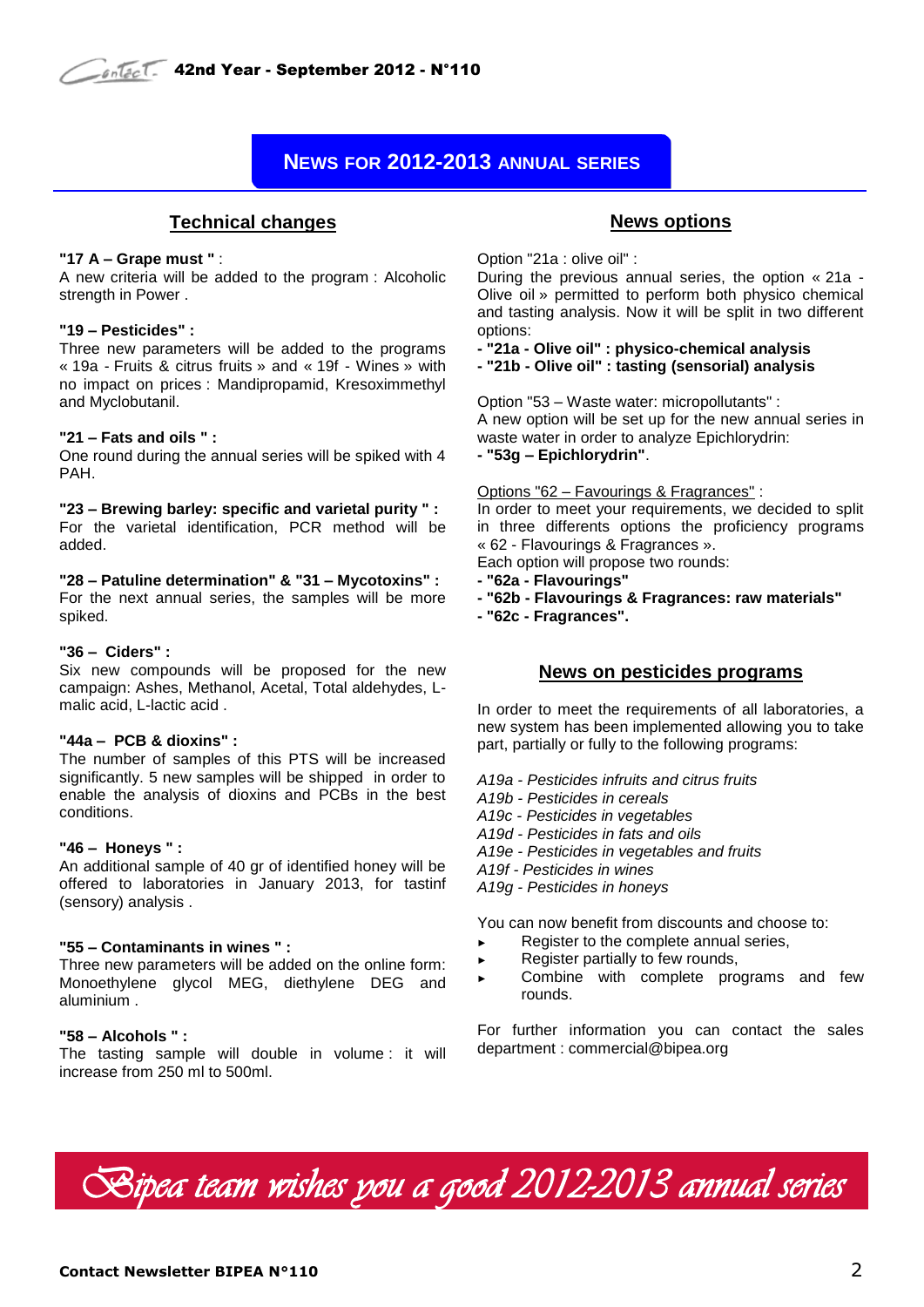# **CEREALS - MASS PER HECTOLITER: TRACE YOUR MEASURING INSTRUMENTS THROUGH REFERENCE TO THE INTERNATIONAL STANDARD INSTRUMENT**

We invite you to connect your measuring instruments with the new certified samples that we offer, before the beginning of the 2012-2013 annual series.

These competitive price samples, will allow you to meet the standard NF EN ISO 7971-2: 2009 regarding the determination of bulk density called "mass per hectolitre".

Thus, we propose you 3 sets of 4 samples of 1.5 kg (samples of wheat and barley). These sets were characterized for their mass per hectolitre on a certified measuring instrument of 20 liters, owned by Farm-Tech (UK).

## **SETS CARACTERISTICS**

*Set n°1 (in compliance with the standard)*

| <b>Cereals</b>         | <b>Reference</b><br>sample | <b>Masse per</b><br>hectolitre in kg/hl* |  |
|------------------------|----------------------------|------------------------------------------|--|
| <b>Common</b><br>wheat | EET.MH - BIPEA 14          | $81.44 \pm 0.13$                         |  |
| <b>Common</b><br>wheat | EET.MH - BIPEA 11          | $75.32 \pm 0.13$                         |  |
| <b>Barley</b>          | EET.MH - BIPEA 13          | $68.55 \pm 0.14$                         |  |
| <b>Barley</b>          | EET.MH - BIPEA 08          | $62.11 \pm 0.96$                         |  |

*As usual, we offer a focus on a laboratory member of our association. This publication is made with the prior agreement of the person interviewed .* 

*Today, the focus is on Dr EMARA Mohammed from « REGIO-NAL LAB FOR FOOD AND FEED » in Egypt.*

## **What can you tell us about your laboratory?**

*Our laboratory, established in 1980 under the name of "Egyptian Denmark Lab," was the first laboratory to control the quality of the animal feeds in the Middle East. Becoming "REGIONAL LAB FOR FOOD AND FEED" since 2004, our laboratory is now composed by 28 services, each specialized in different analysis.* 

## **What are the activities of your laboratory?**

*Our laboratory performs quality control on animal feeds comming to and from Egypt .*

*We also organize international training sessions on the topic of feedingstuffs analysis.* 

## **When did you first register for BIPEA PTS?**

*We participate to BIPEA proficiency testing programs since 2002. Our main goal is to deal with a proficiency tests provider in order to maintain our scope of accredition according to the ISO 17025 standard.*

*Set n°2 (in compliance with the standard)*

| <b>Cereals</b>         | <b>Reference</b><br>sample | <b>Masse per</b><br>hectolitre in kg/hl* |  |
|------------------------|----------------------------|------------------------------------------|--|
| <b>Common</b><br>wheat | EET.MH - BIPEA 17          | $81.90 \pm 0.04$                         |  |
| <b>Common</b><br>wheat | EET.MH - BIPEA 05          | $76.26 \pm 0.10$                         |  |
| <b>Barley</b>          | EET.MH - BIPEA 07          | $70.13 \pm 0.35$                         |  |
| <b>Barley</b>          | EET.MH - BIPEA 04          | $64.79 \pm 0.07$                         |  |

## *Set n°3 (supplementary to the sets 1 and 2)*

| <b>Cereals</b>         | <b>Reference</b>  | <b>Masse per</b>     |  |
|------------------------|-------------------|----------------------|--|
|                        | sample            | hectolitre in kg/hl* |  |
| <b>Durum</b><br>wheat  | EET.MH - BIPEA 06 | $81.53 \pm 0.07$     |  |
| <b>Barley</b>          | EET.MH - BIPEA 12 | $76.97 \pm 0.10$     |  |
| <b>Common</b><br>wheat | EET.MH - BIPEA 10 | $72.49 \pm 0.09$     |  |
| <b>Barley</b>          | EET.MH - BIPEA 02 | $67.94 \pm 0.04$     |  |

For further information, please contact our sales department: [shellali@bipea.org.](mailto:shellali@bipea.org)

## **FOCUS ON A MEMBER**

## **Nowadays what role do BIPEA PTS play in your quality program?**

*BIPEA proficiency testing programs are part of our quality system because the programs which we participate in cover approximately 85% of our scope of accreditation.* 

## **How different are BIPEA PTS from those of its competitors?**

*Interlaboratory comparisons tests organized by BIPEA stand out from the existing offer at several steps.* 

*BIPEA proposes a wide variety of parameters that allow us to meet all our quality requirements.* 

*Then we consider the mass of the samples very confortable that permits us to analyze the samples easily. Finally, we appreciate the quality of the service offerred.* 

#### **In conclusion, would you like to add something?**

*I want to thank all BIPEA staff for their efforts and collaboration.*